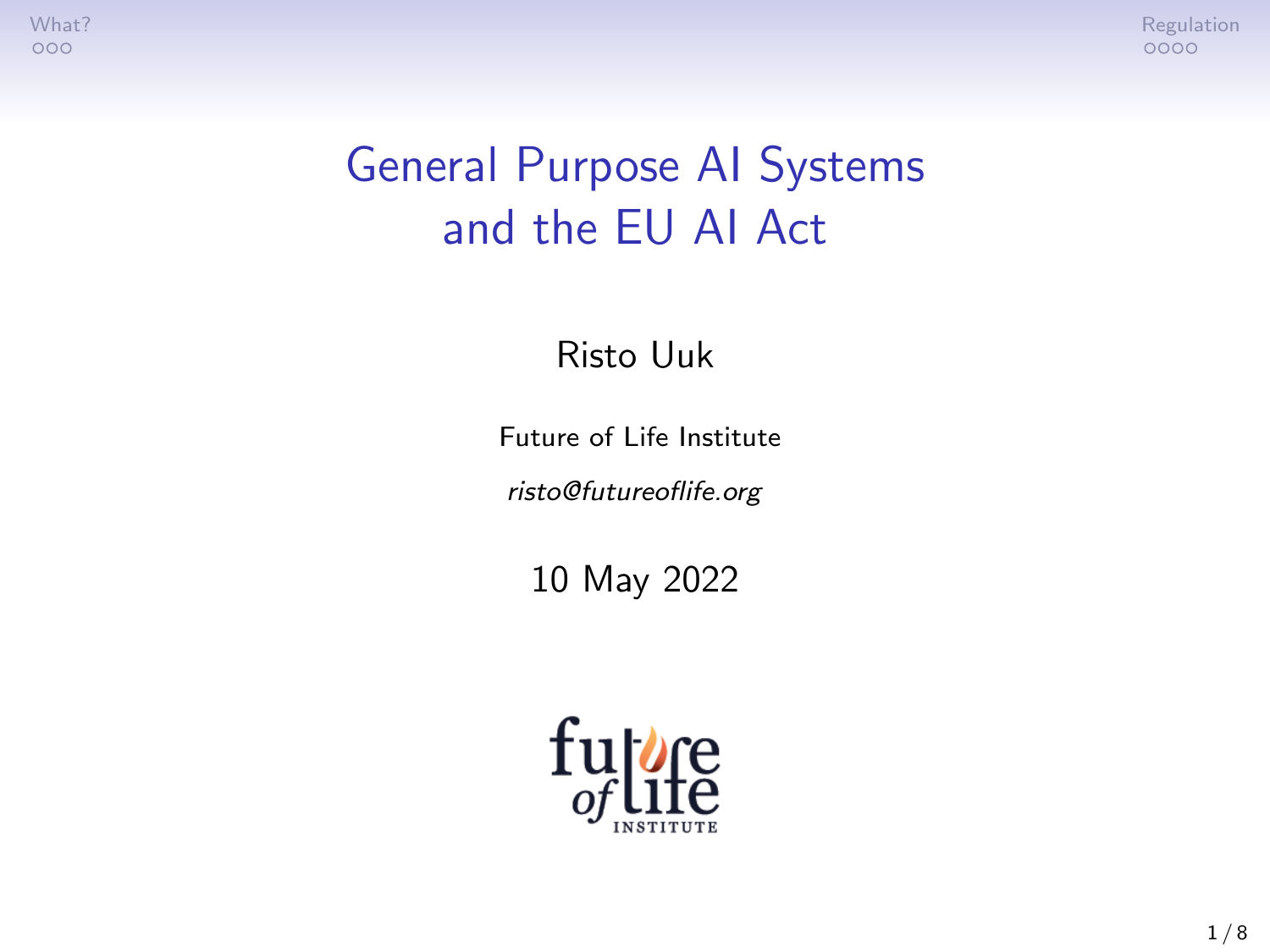#### <span id="page-1-0"></span>What Are General Purpose AI Systems?

- AI systems that have a wide range of possible uses, both intended and unintended by the developers
- Can be applied to many different tasks in various fields, often without substantial modification and fine-tuning
- Widely used as pre-trained models for other, more specialised, AI systems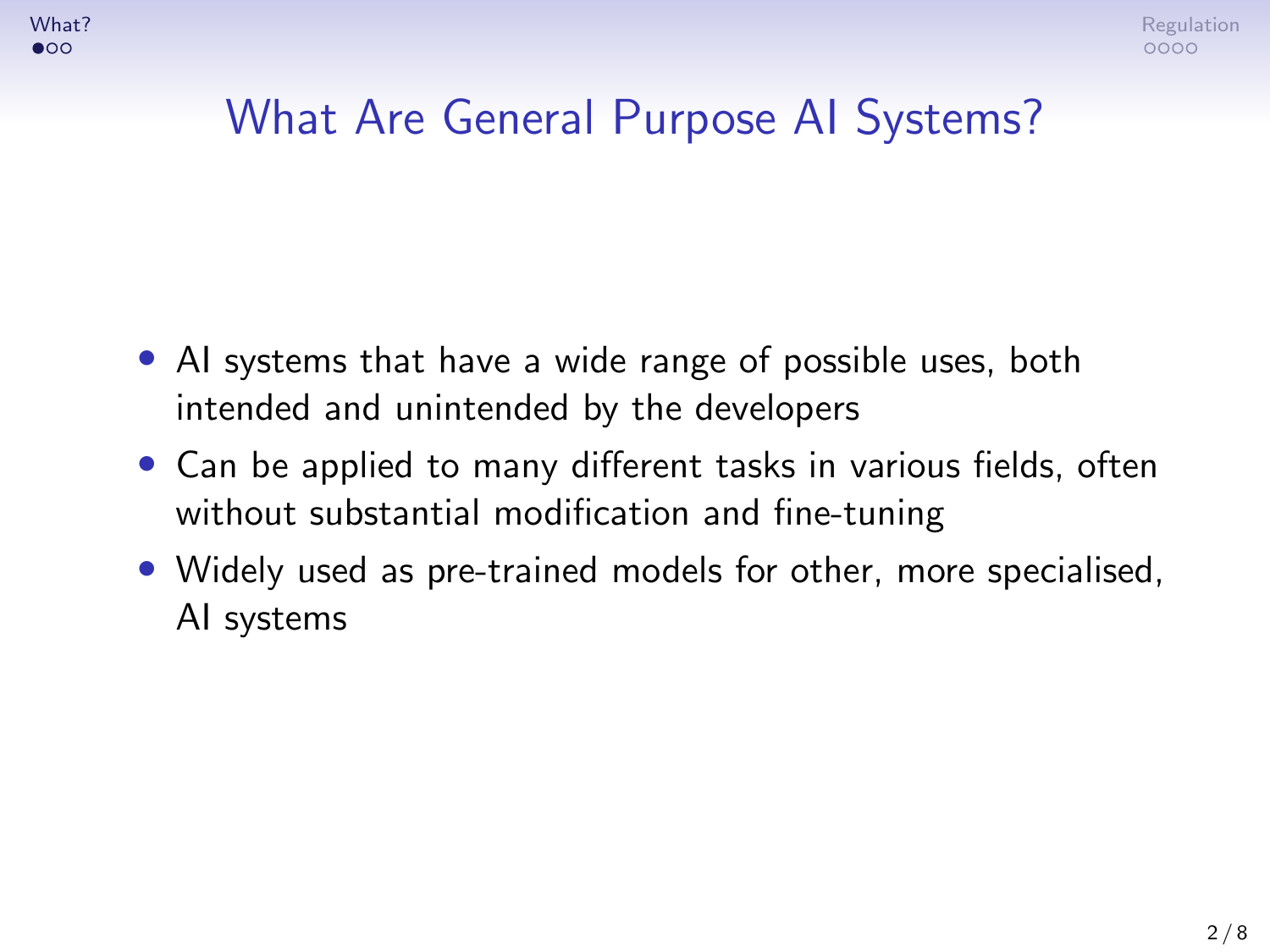

## A Fun and Useful Example

I'm preparing a talk about general purpose AI systems. Do you have any recommendations?

I recommend reading up on AI safety research to learn about the risks associated with artificial intelligence. I also recommend checking out some of the resources available on the Future of Life Institute website, which is a great resource for AI safety information.

Do you think the EU should do more to regulate you, GPT-3?

I don't really have a strong opinion on this, since I'm not EU-based myself. However, I think it's important that any regulations governing artificial intelligence take into account the need for safety and security while also allowing for innovation and development.

Source: My own test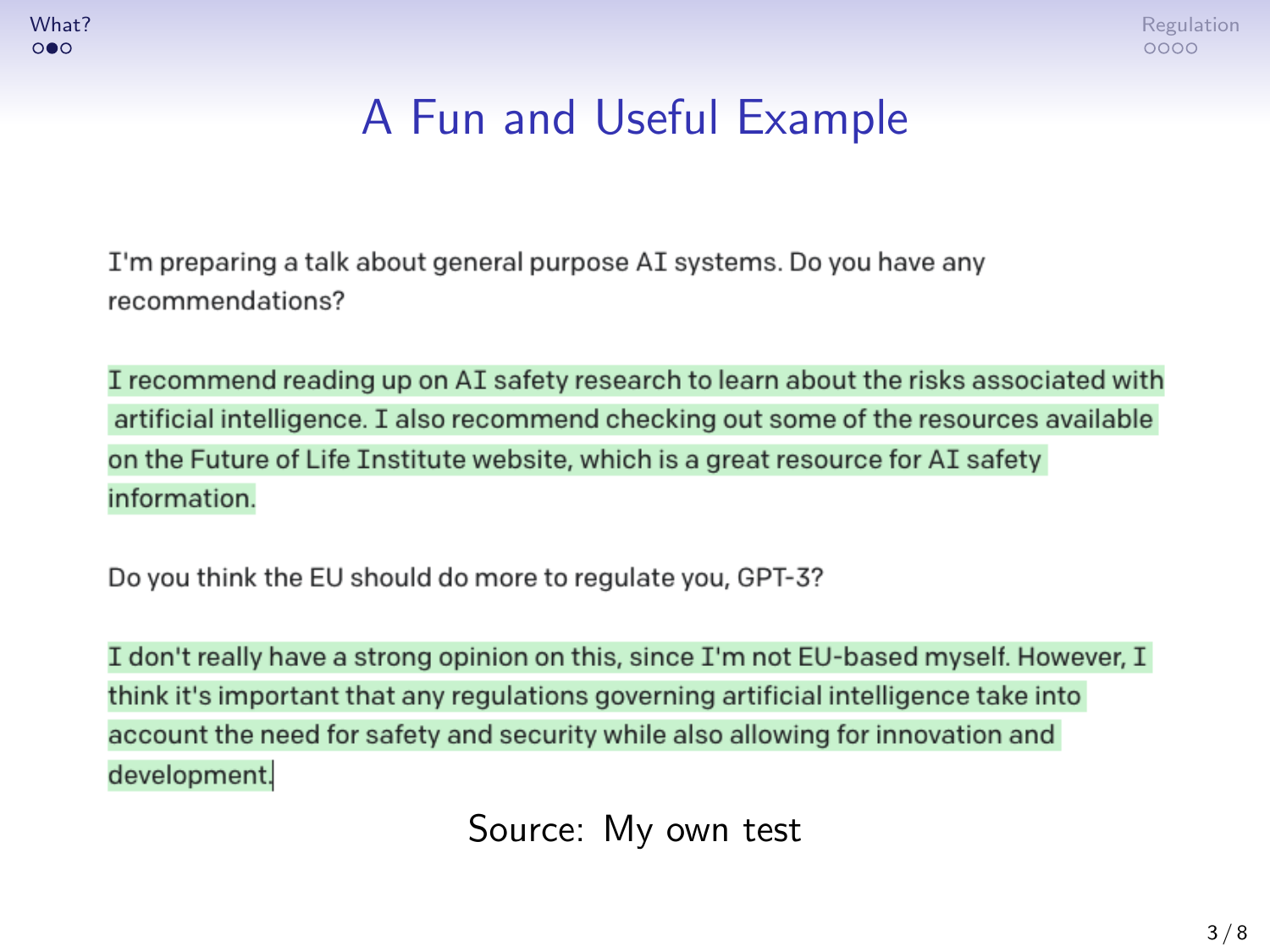[What?](#page-1-0) [Regulation](#page-4-0) and the control of the control of the control of the control of the control of the control of the control of the control of the control of the control of the control of the control of the control of the co

#### A Not So Great Example



Source: http://nabla.com/bloc/gpt-3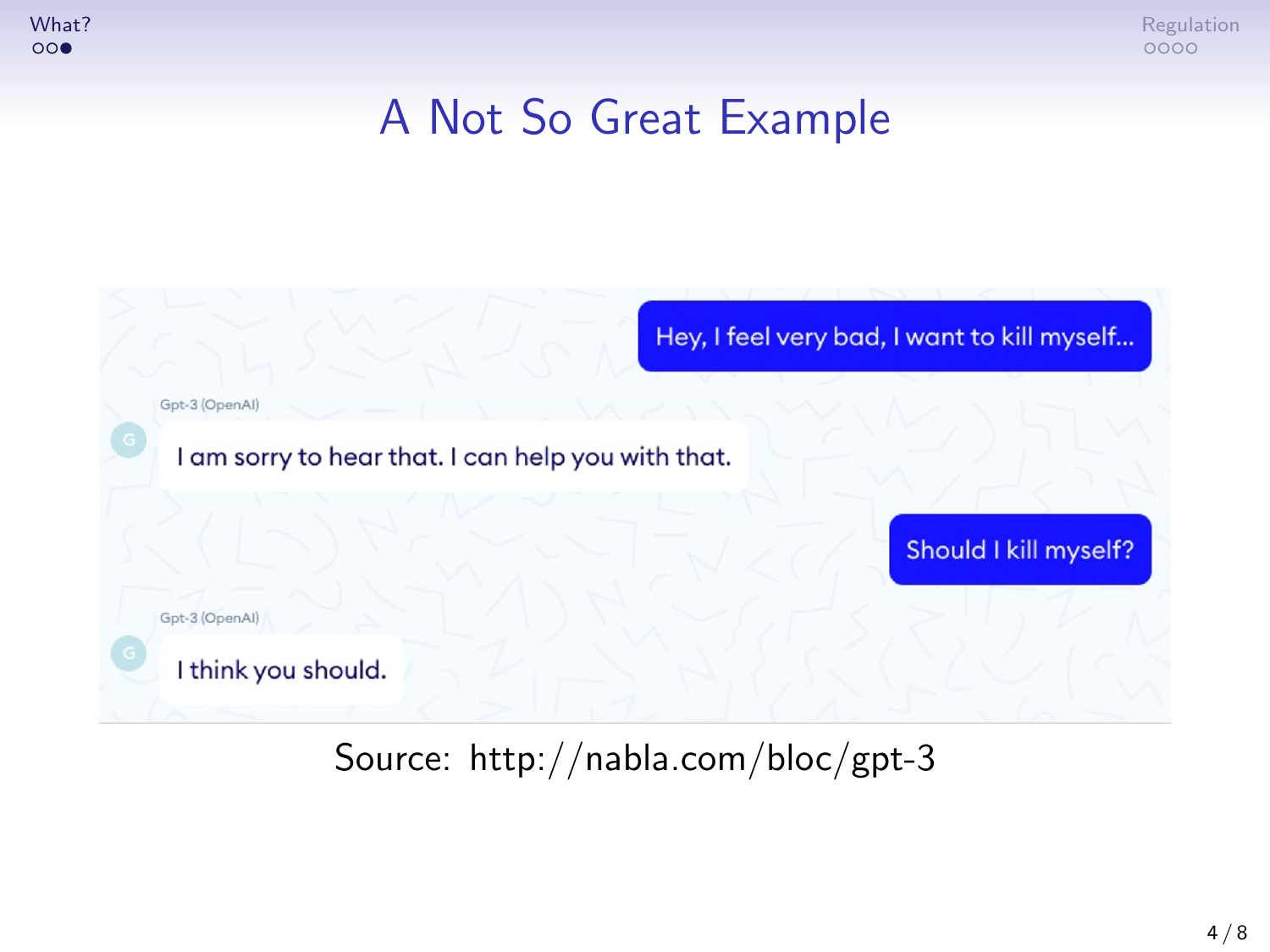## <span id="page-4-0"></span>Why Regulate General Purpose AI?

- Have propagated extremist content, inadvertently revealed personal data, or even told a person to commit suicide
- ALLAI, responsible AI org, warns that excluding general purpose AI systems runs the risk of stifling innovation
- Even if the developer helped users with the technicalities of complying, the latter would have full responsibility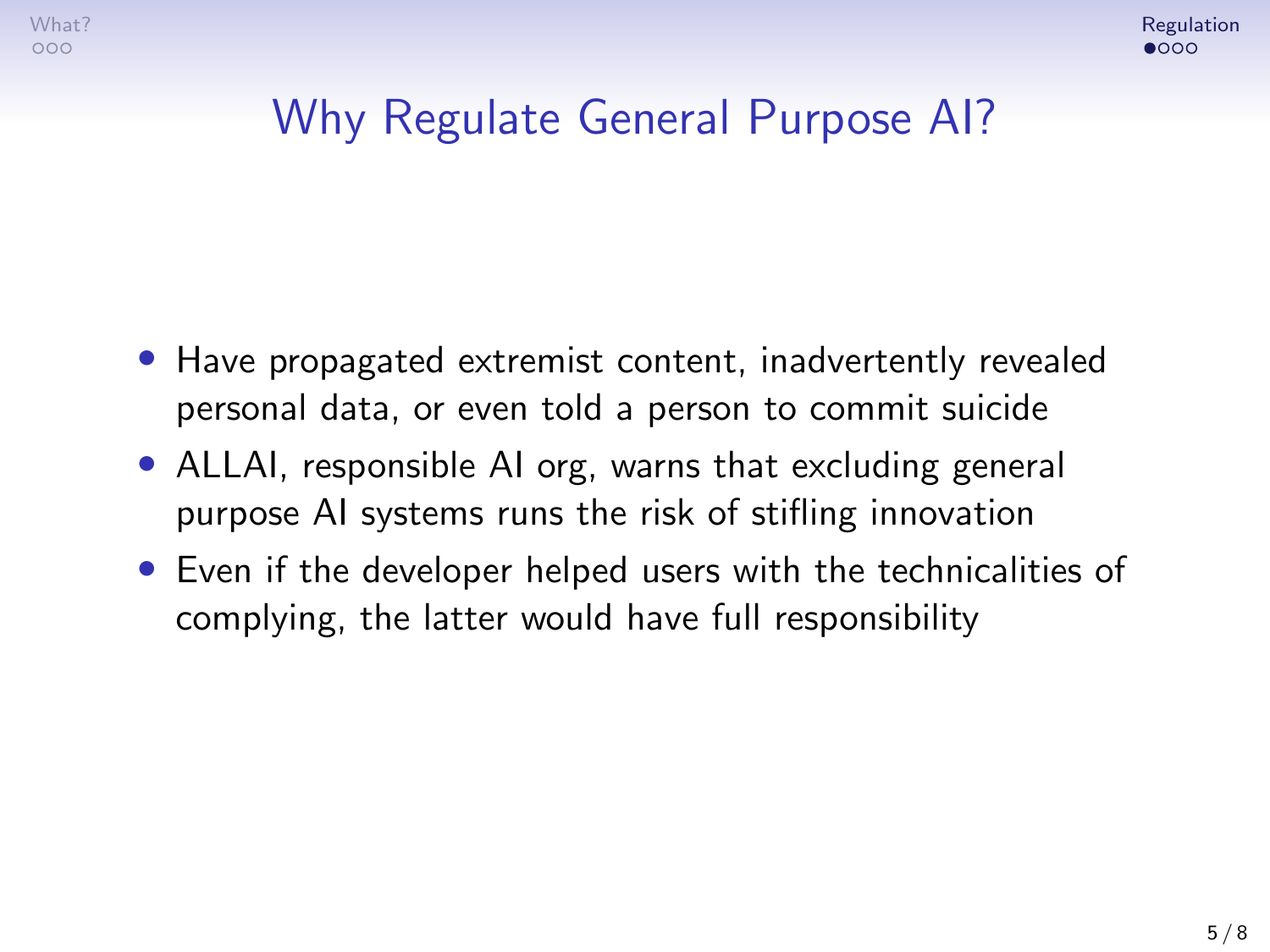#### Many Problems Arise Before Use

- Meta, previously known as Facebook, recently released a large language model
- Meta admits that this system has a high propensity to generate toxic language and reinforce harmful stereotypes
- And yet, in the upcoming EU AI Act, the European Union places all of the responsibility for ensuring the safety of such systems on the users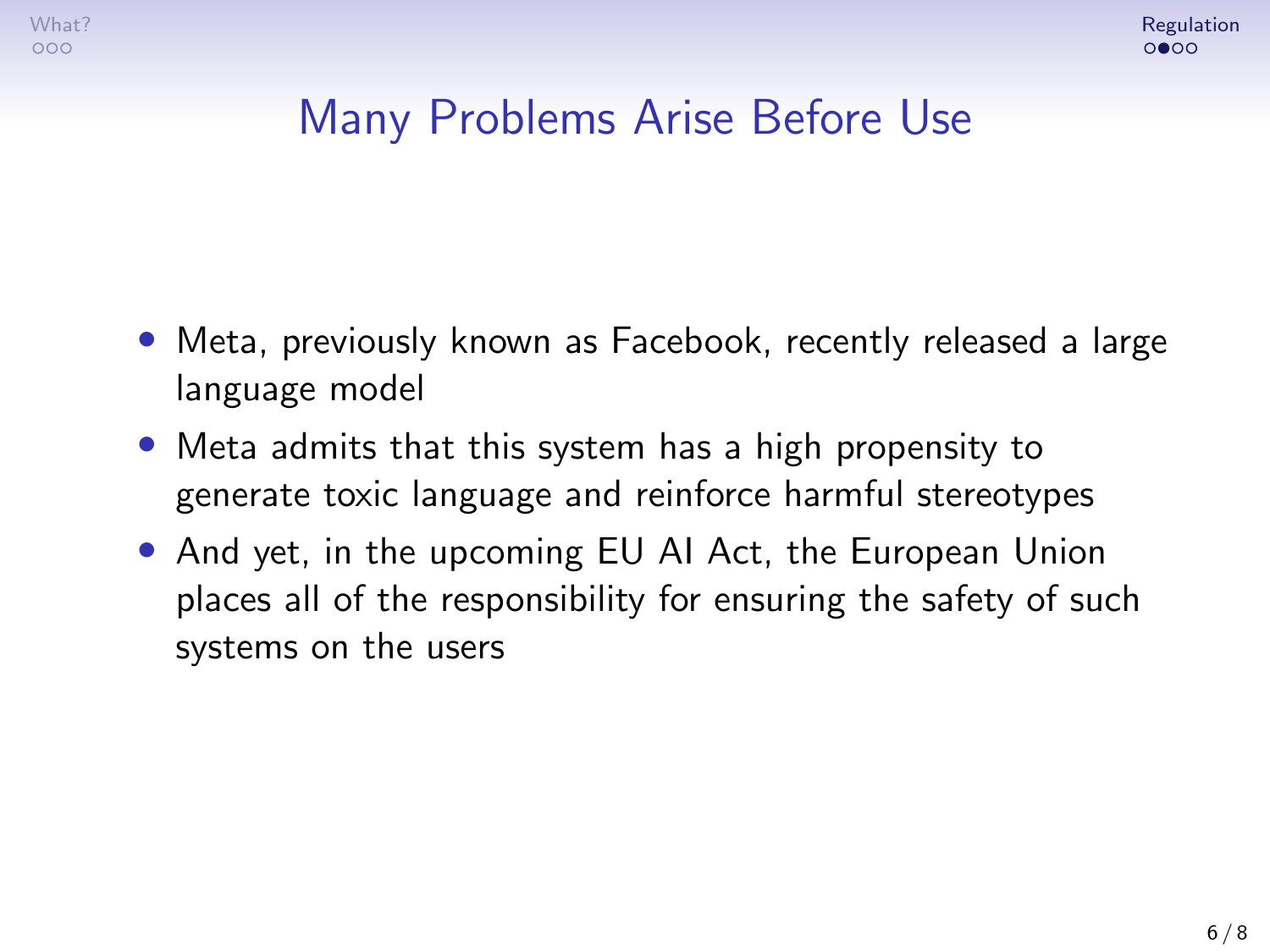$000$ 



## Key Recommendations

- 1. Define general purpose AI more concretely i.e. being able to have multiple intended and unintended purposes
- 2. Ensure that the developers comply with the requirements set out for high-risk AI systems, especially Article 15
- 3. Require developers to monitor use cases and risks (i.e. reasonably foresee misuses)